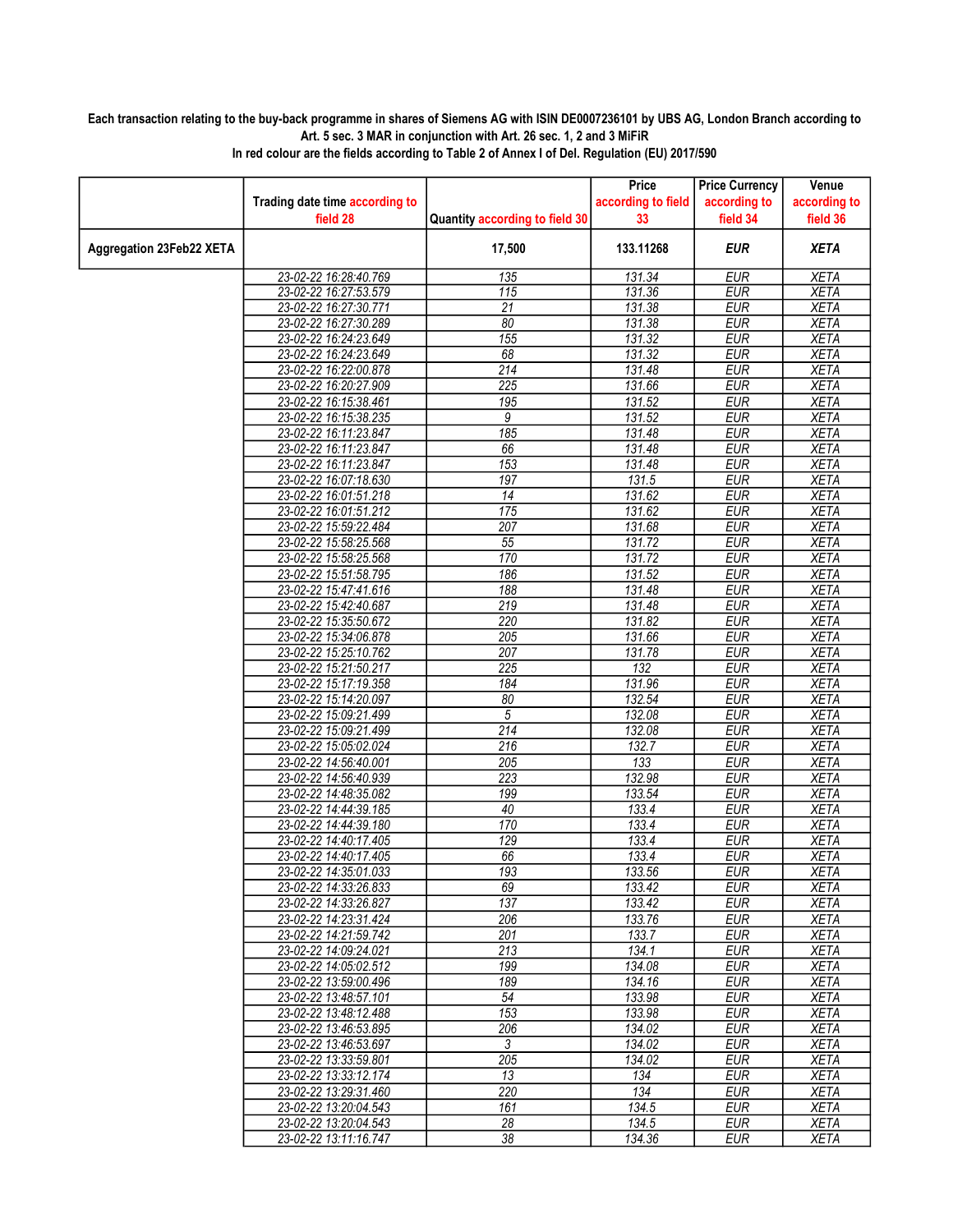| 23-02-22 13:11:16.747 | 22               | 134.36 | <b>EUR</b> | <b>XETA</b> |
|-----------------------|------------------|--------|------------|-------------|
| 23-02-22 13:11:16.747 | 134              | 134.36 | <b>EUR</b> | <b>XETA</b> |
| 23-02-22 13:07:54.677 | 24               | 134.22 | <b>EUR</b> | <b>XETA</b> |
| 23-02-22 13:07:22.562 | 182              | 134.24 | <b>EUR</b> | <b>XETA</b> |
|                       | 205              |        |            |             |
| 23-02-22 12:51:02.969 |                  | 133.82 | <b>EUR</b> | <b>XETA</b> |
| 23-02-22 12:43:34.083 | 191              | 133.76 | <b>EUR</b> | <b>XETA</b> |
| 23-02-22 12:43:34.084 | 33               | 133.76 | <b>EUR</b> | <b>XETA</b> |
| 23-02-22 12:35:24.850 | 181              | 133.6  | <b>EUR</b> | <b>XETA</b> |
| 23-02-22 12:35:22.866 | 18               | 133.6  | <b>EUR</b> | <b>XETA</b> |
| 23-02-22 12:24:07.861 | 186              | 133.56 | <b>EUR</b> | <b>XETA</b> |
|                       |                  |        |            |             |
| 23-02-22 12:17:21.541 | 212              | 133.48 | <b>EUR</b> | <b>XETA</b> |
| 23-02-22 12:03:11.032 | 199              | 133.28 | <b>EUR</b> | <b>XETA</b> |
| 23-02-22 12:02:30.084 | $\overline{224}$ | 133.3  | <b>EUR</b> | <b>XETA</b> |
| 23-02-22 11:56:09.137 | 187              | 133.32 | <b>EUR</b> | <b>XETA</b> |
| 23-02-22 11:45:59.170 | 22               | 133.32 | <b>EUR</b> | <b>XETA</b> |
| 23-02-22 11:45:59.170 | 183              | 133.32 | <b>EUR</b> | <b>XETA</b> |
|                       |                  |        |            |             |
| 23-02-22 11:41:34.045 | 51               | 133.36 | <b>EUR</b> | <b>XETA</b> |
| 23-02-22 11:41:34.045 | 136              | 133.36 | <b>EUR</b> | <b>XETA</b> |
| 23-02-22 11:26:54.320 | 201              | 133.44 | <b>EUR</b> | <b>XETA</b> |
| 23-02-22 11:26:54.320 | 183              | 133.44 | <b>EUR</b> | <b>XETA</b> |
| 23-02-22 11:14:00.971 | 190              | 133.76 | <b>EUR</b> | <b>XETA</b> |
| 23-02-22 11:06:17.434 | 198              | 133.92 | <b>EUR</b> | <b>XETA</b> |
| 23-02-22 11:06:17.434 | 19               | 133.92 |            |             |
|                       |                  |        | <b>EUR</b> | <b>XETA</b> |
| 23-02-22 11:01:18.143 | 188              | 133.68 | <b>EUR</b> | <b>XETA</b> |
| 23-02-22 10:51:26.299 | 11               | 133.48 | <b>EUR</b> | <b>XETA</b> |
| 23-02-22 10:51:26.299 | 197              | 133.48 | <b>EUR</b> | <b>XETA</b> |
| 23-02-22 10:51:26.291 | 63               | 133.48 | <b>EUR</b> | <b>XETA</b> |
| 23-02-22 10:51:26.291 | 158              | 133.48 | <b>EUR</b> | <b>XETA</b> |
| 23-02-22 10:51:26.287 | $\overline{4}$   | 133.48 | <b>EUR</b> | <b>XETA</b> |
|                       |                  |        |            |             |
| 23-02-22 10:39:10.555 | 191              | 133.32 | <b>EUR</b> | <b>XETA</b> |
| 23-02-22 10:35:48.512 | 45               | 133.4  | <b>EUR</b> | <b>XETA</b> |
| 23-02-22 10:31:02.104 | 138              | 133.6  | <b>EUR</b> | <b>XETA</b> |
| 23-02-22 10:31:02.104 | 73               | 133.6  | <b>EUR</b> | <b>XETA</b> |
| 23-02-22 10:22:34.421 | 209              | 133.62 | <b>EUR</b> | <b>XETA</b> |
| 23-02-22 10:13:48.130 | 212              | 133.46 | <b>EUR</b> | <b>XETA</b> |
|                       | 122              |        |            |             |
| 23-02-22 10:10:46.564 |                  | 133.22 | <b>EUR</b> | <b>XETA</b> |
| 23-02-22 10:10:46.563 | 74               | 133.22 | <b>EUR</b> | <b>XETA</b> |
| 23-02-22 09:59:02.828 | 196              | 133.58 | <b>EUR</b> | <b>XETA</b> |
| 23-02-22 09:56:09.635 | 214              | 134.28 | <b>EUR</b> | <b>XETA</b> |
| 23-02-22 09:48:04.698 | 187              | 134.44 | <b>EUR</b> | <b>XETA</b> |
| 23-02-22 09:39:40.527 | 189              | 134.16 | <b>EUR</b> | <b>XETA</b> |
| 23-02-22 09:35:28.397 | 49               | 134.32 | <b>EUR</b> | <b>XETA</b> |
|                       |                  |        |            |             |
| 23-02-22 09:35:28.397 | 150              | 134.32 | EUR        | XETA        |
| 23-02-22 09:24:09.055 | 199              | 134.16 | EUR        | <b>XETA</b> |
| 23-02-22 09:22:49.091 | 221              | 134.06 | <b>EUR</b> | XETA        |
| 23-02-22 09:12:42.043 | 70               | 133.96 | <b>EUR</b> | XETA        |
| 23-02-22 09:12:42.043 | 120              | 133.96 | EUR        | XETA        |
| 23-02-22 09:09:09.251 | 195              | 133.74 | <b>EUR</b> | <b>XETA</b> |
| 23-02-22 09:02:32.337 | 223              | 133.46 | <b>EUR</b> | <b>XETA</b> |
| 23-02-22 08:59:58.361 | 57               | 133.28 | <b>EUR</b> | <b>XETA</b> |
|                       |                  |        |            |             |
| 23-02-22 08:54:12.564 | 126              | 133.2  | EUR        | <b>XETA</b> |
| 23-02-22 08:54:12.456 | 96               | 133.2  | <b>EUR</b> | XETA        |
| 23-02-22 08:47:56.804 | 226              | 133.38 | <b>EUR</b> | XETA        |
| 23-02-22 08:40:05.485 | 222              | 133    | <b>EUR</b> | XETA        |
| 23-02-22 08:38:28.755 | 206              | 133.02 | <b>EUR</b> | XETA        |
| 23-02-22 08:29:48.869 | 10               | 133.04 | <b>EUR</b> | <b>XETA</b> |
|                       | 213              |        |            |             |
| 23-02-22 08:29:48.824 |                  | 133.04 | <b>EUR</b> | <b>XETA</b> |
| 23-02-22 08:29:23.058 | 198              | 133    | <b>EUR</b> | <b>XETA</b> |
| 23-02-22 08:23:02.552 | 189              | 133.18 | EUR        | <b>XETA</b> |
| 23-02-22 08:20:38.162 | 190              | 133.34 | EUR        | <b>XETA</b> |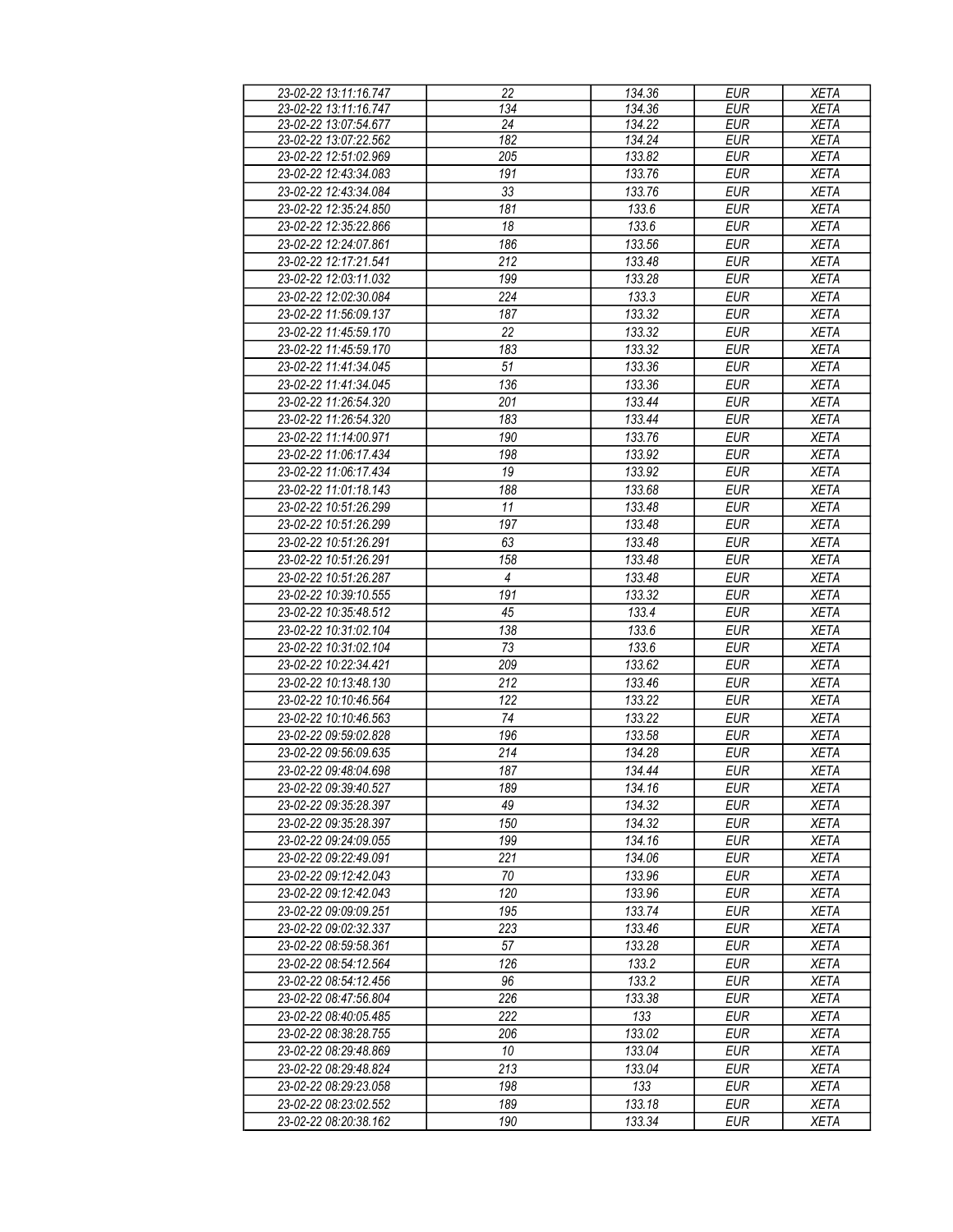| 23-02-22 08:16:48.365 | 207 | 133.58 | EUR | XFTA        |
|-----------------------|-----|--------|-----|-------------|
| 23-02-22 08:11:51.688 | 202 | 133.52 | EUR | <b>XFTA</b> |
| 23-02-22 08:11:10 421 | 183 | 133.3  | EUR | <b>XFTA</b> |
| 23-02-22 08:06:03.497 | 176 | 133.12 | EUR | XETA        |
| 23-02-22 08:06:03.497 |     | 133.12 | EUR | XETA        |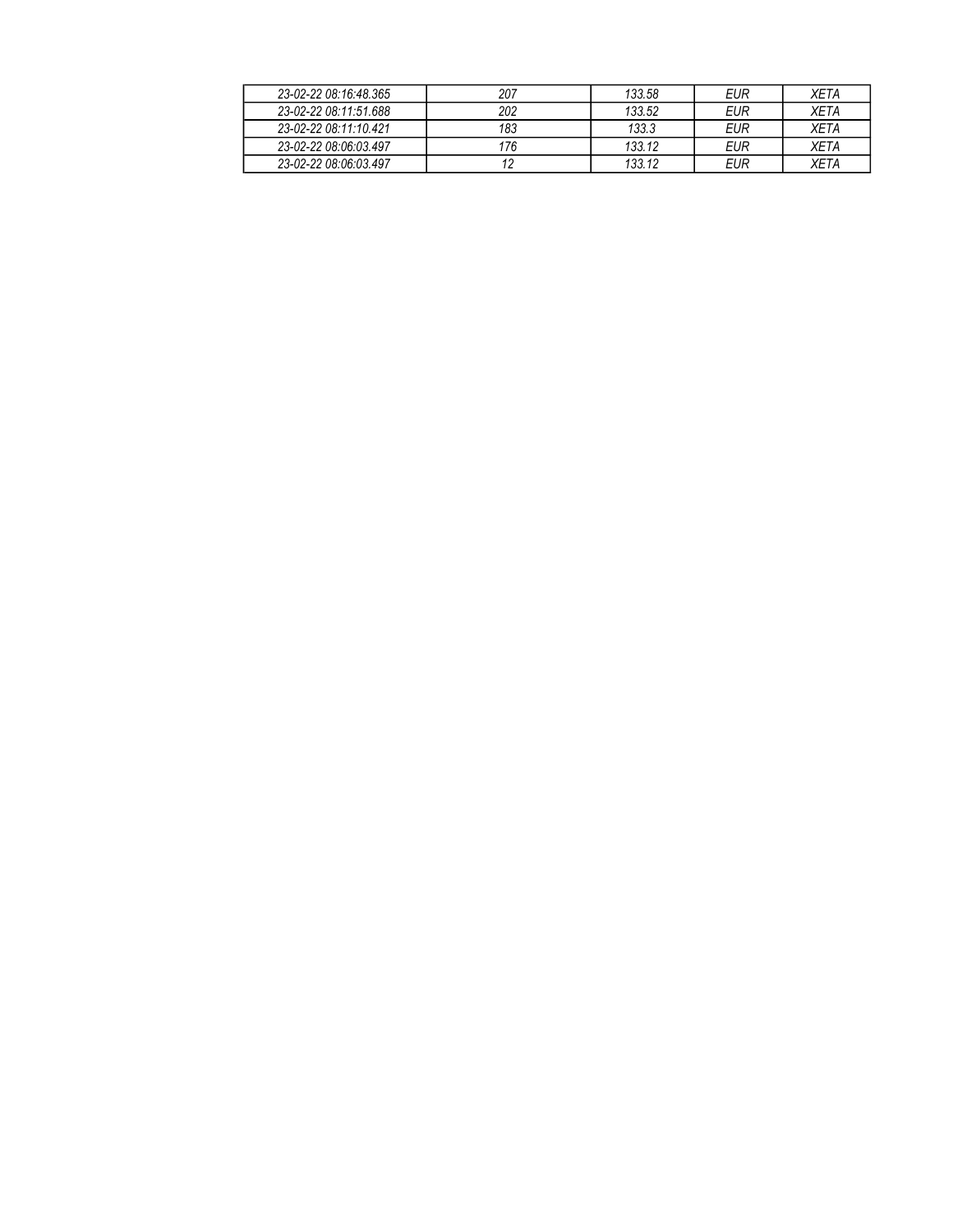## Each order relating to the buy-back programme above according to Art. 5 sec. 3 MAR in conjunction with Art. 25 sec. 1 and 2 MiFiR

In red colour are the fields according to Table 2 of the Annex of Del. Regulation (EU) 2017/580; alternatively you may report the

| Date and Time according to field 9 | <b>Segment MIC code</b><br>according to field 16 | <b>Transaction price</b><br>according to field 28 | <b>Price currency according</b><br>to field 29 | <b>Buy-sell indicator</b><br>according to field 32 |
|------------------------------------|--------------------------------------------------|---------------------------------------------------|------------------------------------------------|----------------------------------------------------|
| 23-02-22 16:28:40.769              | <b>XETA</b>                                      | 131.34                                            | <b>EUR</b>                                     | <b>BUY</b>                                         |
| 23-02-22 16:27:53.579              | <b>XETA</b>                                      | 131.36                                            | <b>EUR</b>                                     | <b>BUY</b>                                         |
| 23-02-22 16:27:30.771              | <b>XETA</b>                                      | 131.38                                            | <b>EUR</b>                                     | <b>BUY</b>                                         |
| 23-02-22 16:27:30.289              | <b>XETA</b>                                      | 131.38                                            | <b>EUR</b>                                     | <b>BUY</b>                                         |
| 23-02-22 16:24:23.649              | <b>XETA</b>                                      | 131.32                                            | <b>EUR</b>                                     | <b>BUY</b>                                         |
| 23-02-22 16:24:23.649              | <b>XETA</b>                                      | 131.32                                            | <b>EUR</b>                                     | <b>BUY</b>                                         |
| 23-02-22 16:22:00.878              | <b>XETA</b>                                      | 131.48                                            | <b>EUR</b>                                     | <b>BUY</b>                                         |
| 23-02-22 16:20:27.909              | <b>XETA</b>                                      | 131.66                                            | <b>EUR</b>                                     | <b>BUY</b>                                         |
| 23-02-22 16:15:38.461              | <b>XETA</b>                                      | 131.52                                            | <b>EUR</b>                                     | <b>BUY</b>                                         |
| 23-02-22 16:15:38.235              | <b>XETA</b>                                      | 131.52                                            | <b>EUR</b>                                     | <b>BUY</b>                                         |
| 23-02-22 16:11:23.847              | <b>XETA</b>                                      | 131.48                                            | <b>EUR</b>                                     | <b>BUY</b>                                         |
| 23-02-22 16:11:23.847              | <b>XETA</b>                                      | 131.48                                            | <b>EUR</b>                                     | <b>BUY</b>                                         |
| 23-02-22 16:11:23.847              | <b>XETA</b>                                      | 131.48                                            | <b>EUR</b>                                     | <b>BUY</b>                                         |
| 23-02-22 16:07:18.630              | <b>XETA</b>                                      | 131.5                                             | <b>EUR</b>                                     | <b>BUY</b>                                         |
| 23-02-22 16:01:51.218              | <b>XETA</b>                                      | 131.62                                            | <b>EUR</b>                                     | <b>BUY</b>                                         |
| 23-02-22 16:01:51.212              | <b>XETA</b>                                      | 131.62                                            | <b>EUR</b>                                     | <b>BUY</b>                                         |
| 23-02-22 15:59:22.484              | <b>XETA</b>                                      | 131.68                                            | <b>EUR</b>                                     | <b>BUY</b>                                         |
| 23-02-22 15:58:25.568              | <b>XETA</b>                                      | 131.72                                            | <b>EUR</b>                                     | <b>BUY</b>                                         |
| 23-02-22 15:58:25.568              | <b>XETA</b>                                      | 131.72                                            | <b>EUR</b>                                     | <b>BUY</b>                                         |
| 23-02-22 15:51:58.795              | <b>XETA</b>                                      | 131.52                                            | <b>EUR</b>                                     | <b>BUY</b>                                         |
| 23-02-22 15:47:41.616              | <b>XETA</b>                                      | 131.48                                            | <b>EUR</b>                                     | <b>BUY</b>                                         |
| 23-02-22 15:42:40.687              | <b>XETA</b>                                      | 131.48                                            | <b>EUR</b>                                     | <b>BUY</b>                                         |
| 23-02-22 15:35:50.672              | <b>XETA</b>                                      | 131.82                                            | <b>EUR</b>                                     | <b>BUY</b>                                         |
| 23-02-22 15:34:06.878              | <b>XETA</b>                                      | 131.66                                            | <b>EUR</b>                                     | <b>BUY</b>                                         |
| 23-02-22 15:25:10.762              | <b>XETA</b>                                      | 131.78                                            | <b>EUR</b>                                     | <b>BUY</b>                                         |
| 23-02-22 15:21:50.217              | <b>XETA</b>                                      | $\overline{132}$                                  | <b>EUR</b>                                     | <b>BUY</b>                                         |
| 23-02-22 15:17:19.358              | <b>XETA</b>                                      | 131.96                                            | <b>EUR</b>                                     | <b>BUY</b>                                         |
| 23-02-22 15:14:20.097              | <b>XETA</b>                                      | 132.54                                            | <b>EUR</b>                                     | <b>BUY</b>                                         |
| 23-02-22 15:09:21.499              | <b>XETA</b>                                      | 132.08                                            | <b>EUR</b>                                     | <b>BUY</b>                                         |
| 23-02-22 15:09:21.499              | <b>XETA</b>                                      | 132.08                                            | <b>EUR</b>                                     | <b>BUY</b>                                         |
| 23-02-22 15:05:02.024              | <b>XETA</b>                                      | 132.7                                             | <b>EUR</b>                                     | <b>BUY</b>                                         |
| 23-02-22 14:56:40.001              | <b>XETA</b>                                      | 133                                               | <b>EUR</b>                                     | <b>BUY</b>                                         |
| 23-02-22 14:56:40.939              | <b>XETA</b>                                      | 132.98                                            | <b>EUR</b>                                     | <b>BUY</b>                                         |
| 23-02-22 14:48:35.082              | <b>XETA</b>                                      | 133.54                                            | <b>EUR</b>                                     | <b>BUY</b>                                         |
| 23-02-22 14:44:39.185              | <b>XETA</b>                                      | 133.4                                             | <b>EUR</b>                                     | <b>BUY</b>                                         |
| 23-02-22 14:44:39.180              | <b>XETA</b>                                      | 133.4                                             | <b>EUR</b>                                     | <b>BUY</b>                                         |
| 23-02-22 14:40:17.405              | <b>XETA</b>                                      | 133.4                                             | <b>EUR</b>                                     | <b>BUY</b>                                         |
| 23-02-22 14:40:17.405              | <b>XETA</b>                                      | 133.4                                             | <b>EUR</b>                                     | <b>BUY</b>                                         |
| 23-02-22 14:35:01.033              | <b>XETA</b>                                      | 133.56                                            | <b>EUR</b>                                     | <b>BUY</b>                                         |
| 23-02-22 14:33:26.833              | <b>XETA</b>                                      | 133.42                                            | <b>EUR</b>                                     | <b>BUY</b>                                         |
| 23-02-22 14:33:26.827              | <b>XETA</b>                                      | 133.42                                            | <b>EUR</b>                                     | <b>BUY</b>                                         |
| 23-02-22 14:23:31.424              | <b>XETA</b>                                      | 133.76                                            | <b>EUR</b>                                     | <b>BUY</b>                                         |
| 23-02-22 14:21:59.742              | <b>XETA</b>                                      | 133.7                                             | <b>EUR</b>                                     | <b>BUY</b>                                         |
| 23-02-22 14:09:24.021              | <b>XETA</b>                                      | 134.1                                             | <b>EUR</b>                                     | <b>BUY</b>                                         |
| 23-02-22 14:05:02.512              | <b>XETA</b>                                      | 134.08                                            | <b>EUR</b>                                     | <b>BUY</b>                                         |
| 23-02-22 13:59:00.496              | <b>XETA</b>                                      | 134.16                                            | <b>EUR</b>                                     | <b>BUY</b>                                         |
| 23-02-22 13:48:57.101              | <b>XETA</b>                                      | 133.98                                            | <b>EUR</b>                                     | <b>BUY</b>                                         |
| 23-02-22 13:48:12.488              | <b>XETA</b>                                      | 133.98                                            | <b>EUR</b>                                     | <b>BUY</b>                                         |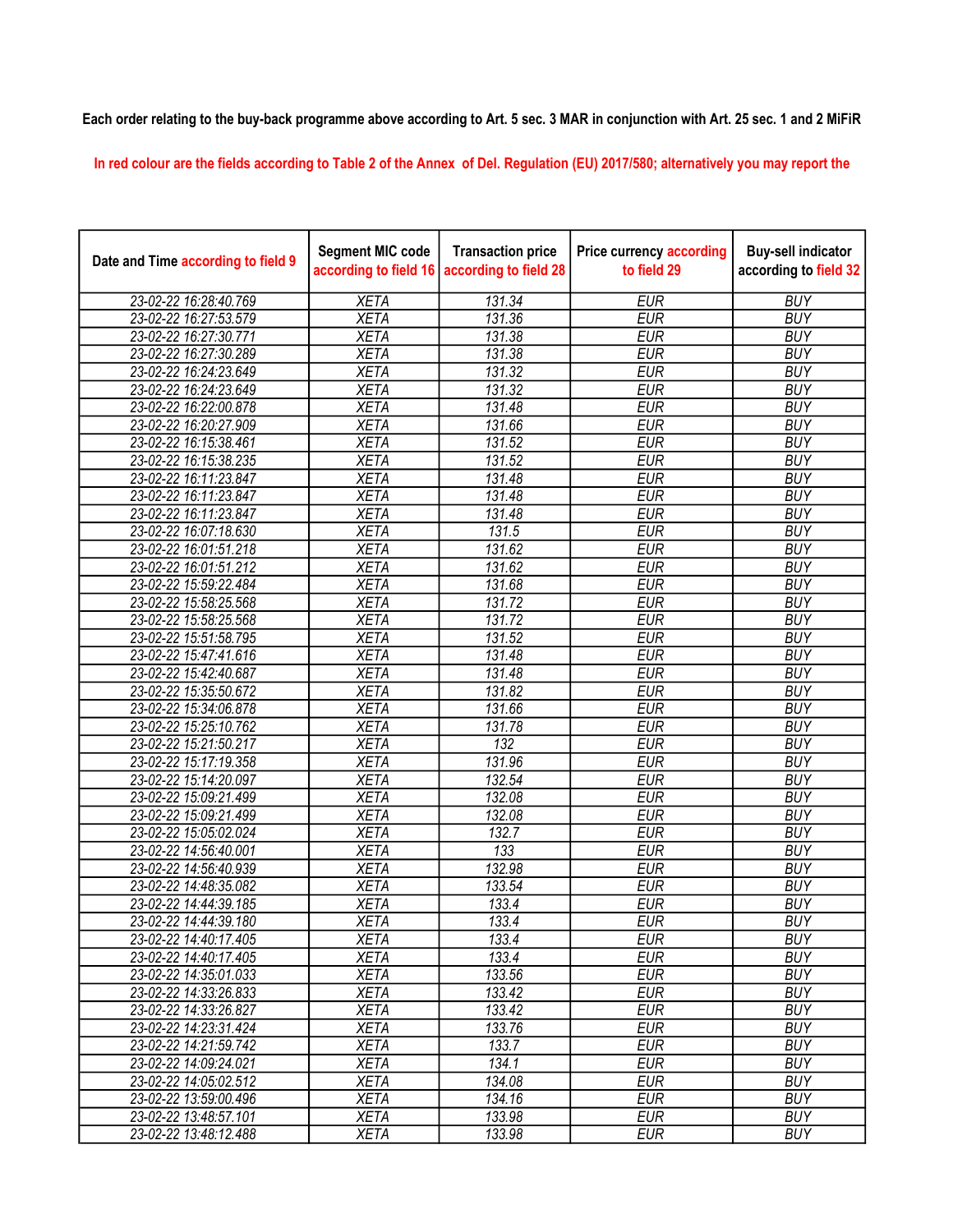| 23-02-22 13:46:53.895 | <b>XETA</b> | 134.02 | <b>EUR</b> | <b>BUY</b> |
|-----------------------|-------------|--------|------------|------------|
| 23-02-22 13:46:53.697 | <b>XETA</b> | 134.02 | <b>EUR</b> | <b>BUY</b> |
| 23-02-22 13:33:59.801 | <b>XETA</b> | 134.02 | <b>EUR</b> | <b>BUY</b> |
| 23-02-22 13:33:12.174 | <b>XETA</b> | 134    | <b>EUR</b> | <b>BUY</b> |
| 23-02-22 13:29:31.460 | <b>XETA</b> | 134    | <b>EUR</b> | <b>BUY</b> |
| 23-02-22 13:20:04.543 | <b>XETA</b> | 134.5  | <b>EUR</b> | <b>BUY</b> |
| 23-02-22 13:20:04.543 | <b>XETA</b> | 134.5  | <b>EUR</b> | <b>BUY</b> |
| 23-02-22 13:11:16.747 | <b>XETA</b> | 134.36 | <b>EUR</b> | <b>BUY</b> |
| 23-02-22 13:11:16.747 | <b>XETA</b> | 134.36 | <b>EUR</b> | <b>BUY</b> |
| 23-02-22 13:11:16.747 | <b>XETA</b> | 134.36 | <b>EUR</b> | <b>BUY</b> |
| 23-02-22 13:07:54.677 | <b>XETA</b> | 134.22 | <b>EUR</b> | <b>BUY</b> |
| 23-02-22 13:07:22.562 | <b>XETA</b> | 134.24 | <b>EUR</b> | <b>BUY</b> |
| 23-02-22 12:51:02.969 | <b>XETA</b> | 133.82 | <b>EUR</b> | <b>BUY</b> |
| 23-02-22 12:43:34.083 | <b>XETA</b> | 133.76 | <b>EUR</b> | <b>BUY</b> |
| 23-02-22 12:43:34.084 | <b>XETA</b> | 133.76 | <b>EUR</b> | <b>BUY</b> |
| 23-02-22 12:35:24.850 | <b>XETA</b> | 133.6  | <b>EUR</b> | <b>BUY</b> |
| 23-02-22 12:35:22.866 | <b>XETA</b> | 133.6  | <b>EUR</b> | <b>BUY</b> |
| 23-02-22 12:24:07.861 | <b>XETA</b> | 133.56 | <b>EUR</b> | <b>BUY</b> |
| 23-02-22 12:17:21.541 | <b>XETA</b> | 133.48 | <b>EUR</b> | <b>BUY</b> |
| 23-02-22 12:03:11.032 | <b>XETA</b> | 133.28 | <b>EUR</b> | <b>BUY</b> |
| 23-02-22 12:02:30.084 | <b>XETA</b> | 133.3  | <b>EUR</b> | <b>BUY</b> |
| 23-02-22 11:56:09.137 | <b>XETA</b> | 133.32 | <b>EUR</b> | <b>BUY</b> |
| 23-02-22 11:45:59.170 | <b>XETA</b> | 133.32 | <b>EUR</b> | <b>BUY</b> |
| 23-02-22 11:45:59.170 | <b>XETA</b> | 133.32 | <b>EUR</b> | <b>BUY</b> |
| 23-02-22 11:41:34.045 | <b>XETA</b> | 133.36 | <b>EUR</b> | <b>BUY</b> |
| 23-02-22 11:41:34.045 | <b>XETA</b> | 133.36 | <b>EUR</b> | <b>BUY</b> |
| 23-02-22 11:26:54.320 | <b>XETA</b> | 133.44 | <b>EUR</b> | <b>BUY</b> |
|                       |             |        | <b>EUR</b> |            |
| 23-02-22 11:26:54.320 | <b>XETA</b> | 133.44 |            | <b>BUY</b> |
| 23-02-22 11:14:00.971 | <b>XETA</b> | 133.76 | <b>EUR</b> | <b>BUY</b> |
| 23-02-22 11:06:17.434 | <b>XETA</b> | 133.92 | <b>EUR</b> | <b>BUY</b> |
| 23-02-22 11:06:17.434 | <b>XETA</b> | 133.92 | <b>EUR</b> | <b>BUY</b> |
| 23-02-22 11:01:18.143 | <b>XETA</b> | 133.68 | <b>EUR</b> | <b>BUY</b> |
| 23-02-22 10:51:26.299 | <b>XETA</b> | 133.48 | <b>EUR</b> | <b>BUY</b> |
| 23-02-22 10:51:26.299 | <b>XETA</b> | 133.48 | <b>EUR</b> | <b>BUY</b> |
| 23-02-22 10:51:26.291 | <b>XETA</b> | 133.48 | <b>EUR</b> | <b>BUY</b> |
| 23-02-22 10:51:26.291 | <b>XETA</b> | 133.48 | <b>EUR</b> | <b>BUY</b> |
| 23-02-22 10:51:26.287 | <b>XETA</b> | 133.48 | <b>EUR</b> | <b>BUY</b> |
| 23-02-22 10:39:10.555 | <b>XETA</b> | 133.32 | EUR        | <b>BUY</b> |
| 23-02-22 10:35:48.512 | <b>XETA</b> | 133.4  | <b>EUR</b> | <b>BUY</b> |
| 23-02-22 10:31:02.104 | <b>XETA</b> | 133.6  | <b>EUR</b> | <b>BUY</b> |
| 23-02-22 10:31:02.104 | <b>XETA</b> | 133.6  | <b>EUR</b> | <b>BUY</b> |
| 23-02-22 10:22:34.421 | <b>XETA</b> | 133.62 | <b>EUR</b> | <b>BUY</b> |
| 23-02-22 10:13:48.130 | <b>XETA</b> | 133.46 | <b>EUR</b> | <b>BUY</b> |
| 23-02-22 10:10:46.564 | <b>XETA</b> | 133.22 | <b>EUR</b> | <b>BUY</b> |
| 23-02-22 10:10:46.563 | <b>XETA</b> | 133.22 | <b>EUR</b> | <b>BUY</b> |
| 23-02-22 09:59:02.828 | <b>XETA</b> | 133.58 | <b>EUR</b> | <b>BUY</b> |
| 23-02-22 09:56:09.635 | <b>XETA</b> | 134.28 | EUR        | <b>BUY</b> |
| 23-02-22 09:48:04.698 | <b>XETA</b> | 134.44 | <b>EUR</b> | <b>BUY</b> |
| 23-02-22 09:39:40.527 | <b>XETA</b> | 134.16 | <b>EUR</b> | <b>BUY</b> |
| 23-02-22 09:35:28.397 | <b>XETA</b> | 134.32 | <b>EUR</b> | <b>BUY</b> |
| 23-02-22 09:35:28.397 | <b>XETA</b> | 134.32 | <b>EUR</b> | <b>BUY</b> |
| 23-02-22 09:24:09.055 | <b>XETA</b> | 134.16 | <b>EUR</b> | <b>BUY</b> |
| 23-02-22 09:22:49.091 | <b>XETA</b> | 134.06 | <b>EUR</b> | <b>BUY</b> |
| 23-02-22 09:12:42.043 | <b>XETA</b> | 133.96 | <b>EUR</b> | <b>BUY</b> |
|                       |             |        |            |            |